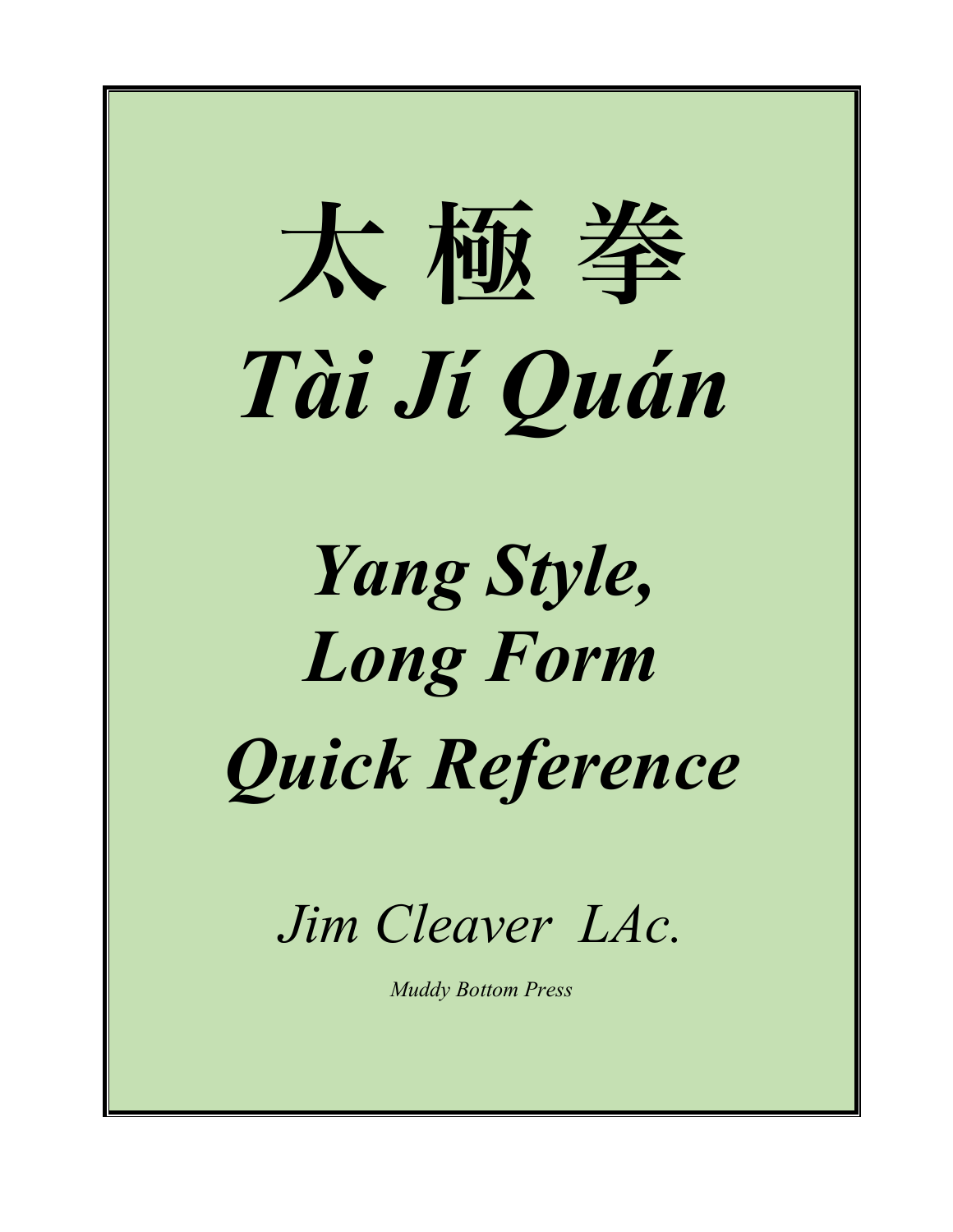## *Introduction to Tài Jí Quán*

| <b>Tai Ji Form in Chinese Characters and Pin-yin – First Section</b> |  |  |
|----------------------------------------------------------------------|--|--|
|                                                                      |  |  |

太 = tài/very/great 極 = jí/pinnacle/pole 拳 = quán/fist

*1st Section Characters:*

| <b>Traditional Characters</b> | $\overline{\text{Pin}-\text{Y}}\overline{\text{In}}$ (with tone marks) | <b>Translation</b>                                          |
|-------------------------------|------------------------------------------------------------------------|-------------------------------------------------------------|
| 無 極<br>wú jí                  |                                                                        | formlessness: before space & time                           |
| 太極起勢                          | tài jí, qǐ shì                                                         | differentiation: the great beginning                        |
|                               |                                                                        | scholar points the way                                      |
| 攬雀尾                           | lăn què wěi                                                            | grasp sparrow's tail                                        |
| 掤                             | péng                                                                   | ward off                                                    |
| 搙                             | $l\tilde{u}$                                                           | roll back (lit. hands travelling)                           |
| 擠                             | jĭ                                                                     | press                                                       |
| 按                             | àn                                                                     | push                                                        |
| 單鞭                            | dān biān                                                               | single whip                                                 |
|                               |                                                                        |                                                             |
| 提手上勢                          | tí shǒu, shàng shì                                                     | raise hands, up step<br>(clap tree, bump door)              |
| 鶴 亮 翅                         | bái hè liàng chì                                                       | white crane spread wings                                    |
| 樓膝拗步                          | lŏu xī, ăo bù                                                          | brush knee, twist step                                      |
|                               |                                                                        |                                                             |
| 手揮琵琶                          | shou huī pí-pá                                                         | hands play / handplay/brandish the/a lute<br>play the pi-pa |
| 搬 攔 捶                         | bān, lán, chuí                                                         | strike, parry, punch                                        |
| 如 封 似 閉                       | rú fēng, sì bì                                                         | as if to seal,<br>appear to close                           |
| 十字手                           | shí zì, shǒu                                                           | cross the hands                                             |
|                               |                                                                        |                                                             |

\* I found the character for péng under bīng.

\* lǚ character is very obscure. I could not find it in any dictionary. I created it by placing a hand radical ‡ on left side of phonetic lǚ 履 shoes, step / Stepping Carefully (Hex. 10)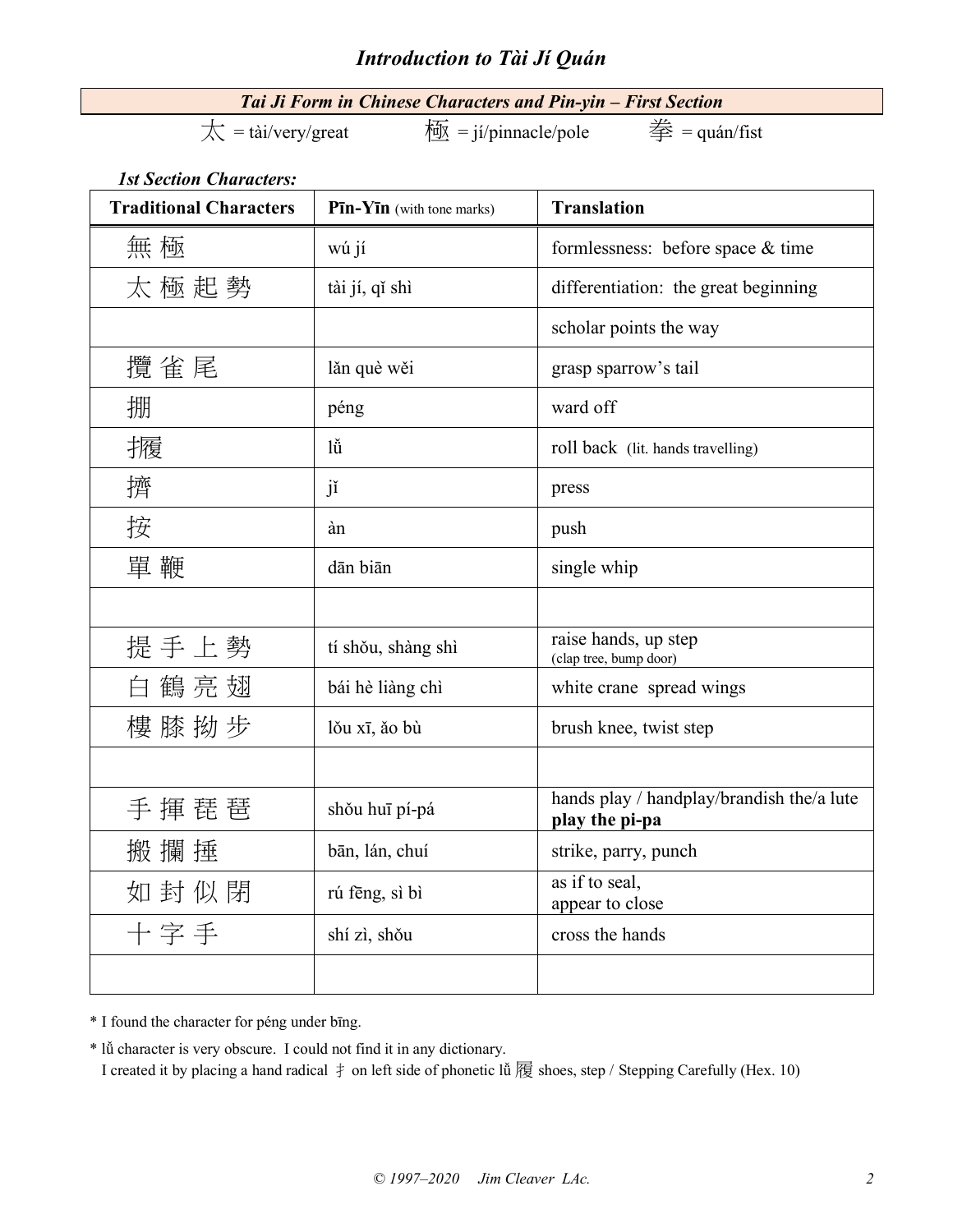### 無 極 **Wú-Jí in Detail**

### **Phase I Finding Neutral and Aligning**

- feet shoulder width apart and parallel
- knees unlocked, release the pelvis and allow low back to flatten (pelvis rolls under)
- spine erect (not stiff or held) all the way to occiput (sense of floating up)
- release occiput, feel suspended from sky (head loose, neck like a spring)
- face relaxed, eyes (open or) closed, but looking inward 'ears relaxed & open'
- jaw relaxed, but mouth is closed (lips touch, teeth apart) breathe through nose
- follow breath in, relax/open throat, allow more air to move through (soundlessly)
- chest soft, but not collapsed (little breath movement) belly full (more breath movement)
- breathe into abdomen, lower dan-tian & pelvis (allow pelvis to relax and open)
- open hip joints with mind & breath
- follow leg bones down to feet open joints (knees, ankles, feet) along the way
- check weight distribution (adjust wt. so it is equal ball to heel, knees over K-1)
- (wt. more to lateral edge, toes slightly grip the earth, lifting arch & opening Bubbling Spring)
- relax shoulders, let gravity take them down
- turn elbows out, back of the hands forward, (air in the armpits), breathe into your sides
- uncurl fingers so qi gets all the way to fingertips/nails
- focus attention on breathing into lower dan-tian
	- shift consciousness away from any particular sense of time or place experience *"no-thing-ness"* that is wu-ji

### **Phase II Connecting to Earth/Ground/Terra-firma (Yin)**

- from dan-tian send qi down to feet, breathe out through your soles (K-1, Bubbling Spring)
- imagine growing roots downward into the earth (deeper & broader with each breath)
- absorb earth energy through your roots (esp. on inhalations)
	- allow it push up through the bottoms of your feet (Bubbling Spring)

- let the earth energy fill your legs and lower torso (to umbilicus, lower dan-tian) (feel the strength, power, solidity, & stability of the earth energy in your legs/lower body)

### **Phase III Connecting to the Sky/Heavens/Cosmic Openness (Yang)**

- send qi upward through the center of your torso and out the top of your head (GV-20 Bai Hui)
- growing branches and/or leaves, reaching toward the light, feeling the breeze
- absorb the sky energy and bring it into your body, all the way down to your lower dan-tian
- allow it to fill your torso, then your arms, neck and head, finally spilling over and surrounding your entire body all the way to your feet, where it mingles with the Earth energy and the two begin to circulate together.
- All the movements of the Tai-Ji originate from this primordial interplay & circulation of Yin & Yang, Heaven & Earthly Qi.

(feel the relaxed airiness, lightness, & buoyancy of the celestial qi in your upper body)

- Wu-Ji aligns us with Heaven & Earth and facilitates the flow of qi throughout the body.
- Try to stay connected to both Heaven & Earth throughout the Tai-Ji form/sequence. (wu-ji teaches you how to stay connected  $\&$  centered, learn to recognize those feelings) (practice makes it easier & easier, you get there more quickly and assuredly, and go deeper)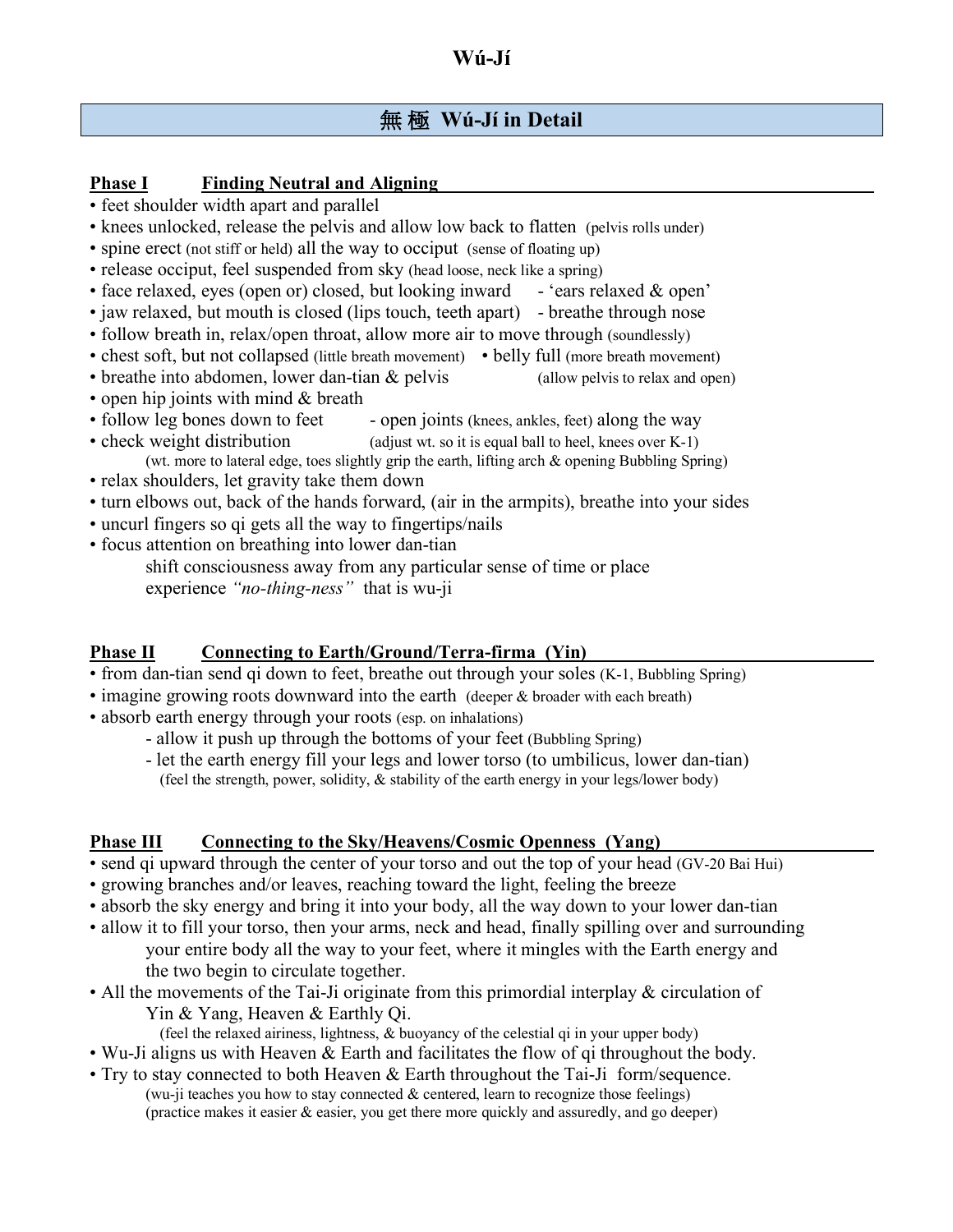## **Section I – Quick Reference**

| 1. | wu-ji                                                                                |
|----|--------------------------------------------------------------------------------------|
|    | a. press toe pads into earth 9x                                                      |
|    | b. connect to $&$ harmonize the 3 realms (Tian-Di-Ren / Sky-Earth-Human)             |
| 2. | tai-ji $(3x)$                                                                        |
|    | a. hands flip over, open wrists $& Lao-Gong$<br>b. hands level out, qi to fingertips |
|    | c. hands full – double size                                                          |
| 3. | scholar points the way                                                               |
| 4. | gather ball of $qi(R)$ (holding the moon/yue)                                        |
| 5. | grasp sparrow's tail                                                                 |
| 6. | gather ball of $qi(L)$ (holding the sun/ri)                                          |
| 7. | ward off (peng)                                                                      |
| 8. | roll back (lü)                                                                       |
| 9. | press (ji)                                                                           |
|    | 10. sit back                                                                         |
|    | 11. $push$ $(an)$                                                                    |
|    | 12. single whip $(dan-bian)$ (180 $\degree$ turn)                                    |
|    | 13. shift R then L                                                                   |
|    | 14. arms like wings 'clap tree'                                                      |
|    | 15. lift knee                                                                        |
|    | 16. bump door into                                                                   |
|    | 17. white crane (bai he)                                                             |
|    | 18. twist L, backhand slap 3x                                                        |
|    | 19. turn R to initiate Brush Knee Series                                             |
|    | 20. brush Left knee $(\#1)$                                                          |
|    | 21. balance then extend 100% on L then lay out horizontally and rock back to         |
|    | 22. play the pipa $(#1)$                                                             |
|    | 23. brush L knee $(\#2)$                                                             |
|    | 24. brush R knee $(\#1)$                                                             |
|    | 25. alternate brush L & R knees until done                                           |
|    | 26. brush L knee                                                                     |
|    | 27. extend $\&$ lengthen (hold – touch horizon)                                      |
|    | 28. step up, rock back to play pi-pa (#2)                                            |
|    | 29. brush L knee (final)                                                             |
|    | 30. shift weight back & turn slightly left (as if to start another R brush knee)     |
|    | 31. shift forward <i>into</i> <b>hoop</b> (big embrace) $\&$ <b>fist</b> (R hand)    |
|    | 32. release R foot, bring it thru and place heel twist step, double strike           |
|    | 33. step through & punch                                                             |
|    | 34. release fist like flower opening                                                 |
|    | 35. sit back & scrape                                                                |
|    | 36. twist back into push                                                             |
|    | 37. turn & close                                                                     |
|    | 38. crossed hands wu-ji                                                              |
|    | 39. check feet & arms (hold)                                                         |
|    |                                                                                      |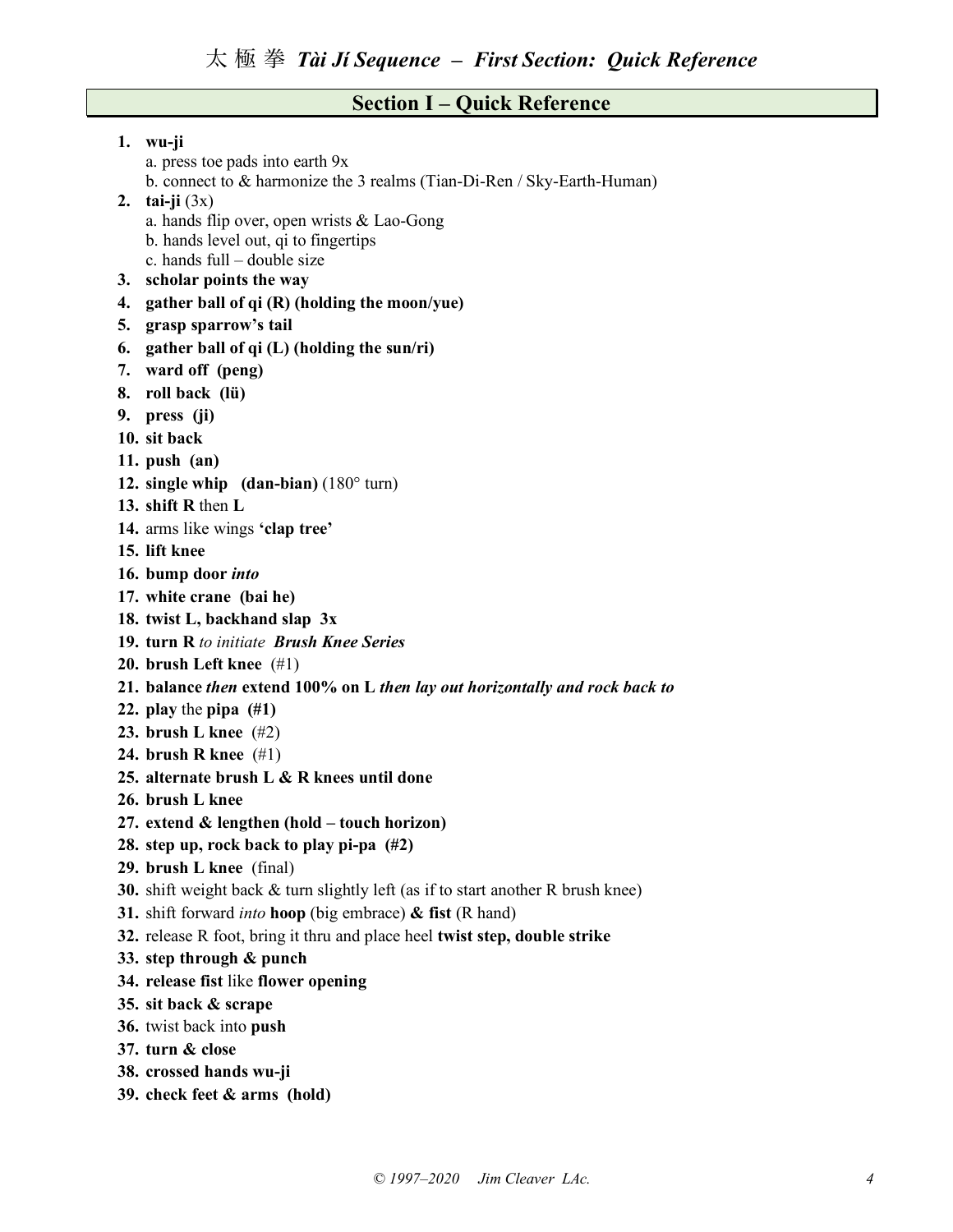# **Section II – Part 1 – Quick Reference**

| 40. shift wt. to R foot, turn L toes toward R heel, carry tiger back to mountain (NW)                                                 |  |  |  |
|---------------------------------------------------------------------------------------------------------------------------------------|--|--|--|
| 41. (R foot empty, check heel line) shift weight to R foot $\&$ swing R hand across to L shoulder                                     |  |  |  |
| 42. sit back full arm scrape (push $\&$ pull), transition into roll back (SW then back to NW)                                         |  |  |  |
| 43. $press - sit back - push$<br>• sit back again (leave hands NW, touch the water's surface)                                         |  |  |  |
| 44. turn left, petals floating/drifting on water/pond (pivot R toes to S)                                                             |  |  |  |
| 45. great bird extends her wings, L foot steps out (pivot toes E as shift wt.)                                                        |  |  |  |
| 46. bring R foot thru to SE, L foot steps out E (foot flat, no wt.) – fist under elbow                                                |  |  |  |
| 47. raise L knee, roll hip and place L toes behind R heel at 7 o'clock, L heel comes down on R heel line at 6 o'clock                 |  |  |  |
| <b>48.</b> raise R knee toward elbow, roll hip & place toes at 5 o'clock, pivot front toes to 12 o'clock = <b>repulse monkey 5-9x</b> |  |  |  |
| 49. on last monkey, gaze sweeps N, arms float up (shoulder level, palms down, E-W line)                                               |  |  |  |
| <b>50. R foot sweeps S</b> (to 5 o'clock position, SW), shift wt. to R $\&$ pivot L toes to SE                                        |  |  |  |
| <b>51.</b> shift back to L foot, gather ball of qi, L foot steps out straight S                                                       |  |  |  |
| 52. diagonal sweep into lift-off & take flight (lift R hand & L foot) (hand points SW, toes NE) hold, then tap L toes                 |  |  |  |
| 53. on final bounce L toes touch ground $\&$ adhere, slide back into clap the tree stance                                             |  |  |  |
| 54. raise R knee, step out sideways & bump door, hold eyes wide stare, transition into white crane                                    |  |  |  |
| 55. twist left, turn right backhand slap & proceed to brush L knee                                                                    |  |  |  |
| 56. extend, step up, rock back into R leg, elbow sinks, dragging R hand back toward shoulder                                          |  |  |  |
| 57. over the waterfall (keep looking E until torso is parallel to earth, then look down and straighten neck)                          |  |  |  |
| 58. reach down til R arm is straight needle at sea bottom • rotate R arm from shoulder to stir the caldron                            |  |  |  |
| 59. raise torso, step out with L foot, frame the treetops, shift wt. $\&$ whole body press to corner (arms like fan)                  |  |  |  |
| 60. turn $R$ – hands follow rainbow (arc across sky) (low arc - winter solstice)                                                      |  |  |  |
| 61. shift back, R arm floats across $\&$ slowly forms a fist (in front of chest)                                                      |  |  |  |
| 62. R foot steps out, L hand circles thru into sword thrust (R hand in fist to R hip helps twist waist)                               |  |  |  |
| 63. uncoil into hoop $\&$ fist (grind as R foot steps out $\&$ pivots into twist step                                                 |  |  |  |
| <b>64.</b> step thru with L foot (place the heel under L hand) shift wt., turn waist $\&$ punch                                       |  |  |  |
| 65. shift wt. back to R leg, hands drift/float R to $NW -$ watch hands transition, L toes turn out                                    |  |  |  |
| 66. R foot steps thru while R arm floats up into ward off                                                                             |  |  |  |
|                                                                                                                                       |  |  |  |
| 67. roll back, press; sit back, push; sit back, turn L into single whip/danbian                                                       |  |  |  |
| 68. drift into yun-shou/cloud hands-1                                                                                                 |  |  |  |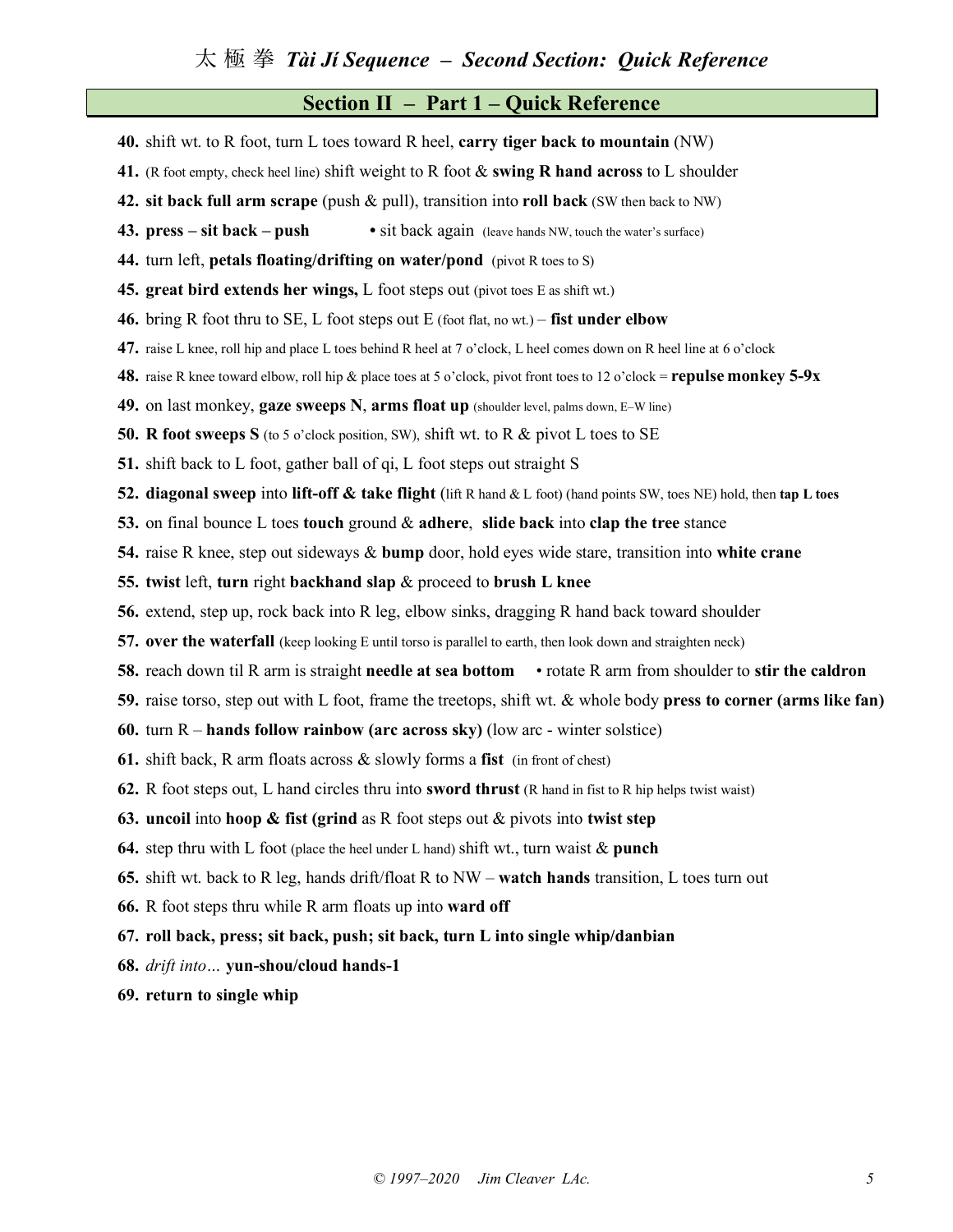### 太 極 拳 *Tài Jí Sequence – Second Section: Quick Reference*

### **Section II – Part 2 (Kick section)** – **Quick Reference**

- **70.** *float back into ready position* **pat the horse, R & L** a. R hand **pat the horse,** R toe kick into **sweep kick** (hands push out NW & SE) b. withdraw R foot & protect L knee, then **step out to SE corner** c. shift weight into R foot, L hand **pat the horse** into L toe & **sweep kick**, d. (hands push out NE & SW) **place L toes behind R heel** (7 o'clock position / NW) **71.** pivot on R heel (toes to NW), R hand swings inside L (no wt. shift) **72.** raise L knee, open knee to W & **heel kick** (straight West) **73.** keep leg straight and **lower from hip** until L heel touches (check foot placement on heel line) **74.** flow into **L brush knee – low brush knee series** (R-L-R), **75.** end L brush knee with **downward punch** (hold & check back alignment: sacrum to occiput) **76.** turn to right, pivot L toes to NE – **on guard** (protect head, but don't block view) **77.** sit back into L foot, raise R knee, step thru, circle L arm around and thrust out like **sword** (E) **78. uncoil**, raise R knee, arms form **hoop & fist 79.** R foot **twist step**, double-strike **80.** step thru with L foot, shift weight & turn waist to **punch 81.** sit back into R foot *sunburst transition* – step up into **R heel kick** (E) **82.** lower leg like drawbridge – toes of both feet point to NE corner **83.** shift wt. into R foot, **twist torso** to right (E) & **form bearpaws 84.** L foot steps out to NW corner, shift wt. & swing **L bearpaw** overhead **85.** turn right, L toes E, R foot steps out to SE corner, **R bearpaw** swings overhead **86.** shift wt. 100% to R foot, turn L toes N; shift wt. L – **deep horse sunburst 87.** draw R leg in and up as shift all wt. to L foot, – **R heel kick** (E) **1x 88.** R foot protects L knee, **hold the platter** – pivot right 90° (now facing SE) still holding platter **89.** R foot steps out to SE – shift forward swinging both arms up to **strike temples,** rock back, **box ears** (3x) **90.** sit back into L foot – **sunburst R 91.** raise L knee (use psoas) & **heel kick** (E) **92.** use leg to **spin** (R ball) around (270°) & plant L foot (toes NE) (all wt. in L foot) **93.** raise R knee & **kick with R heel** (also E) 3-5x **94.** retract foot & protect L knee – form **hoop & fist 95. twist-step**-double-strike, step thru place foot, use waist to **punch** (E)
	- **96.** sit back **scrape –** twist back into **push** (E)
	- **97.** drag R arm across, end in **crossed hands wu-ji** (facing S)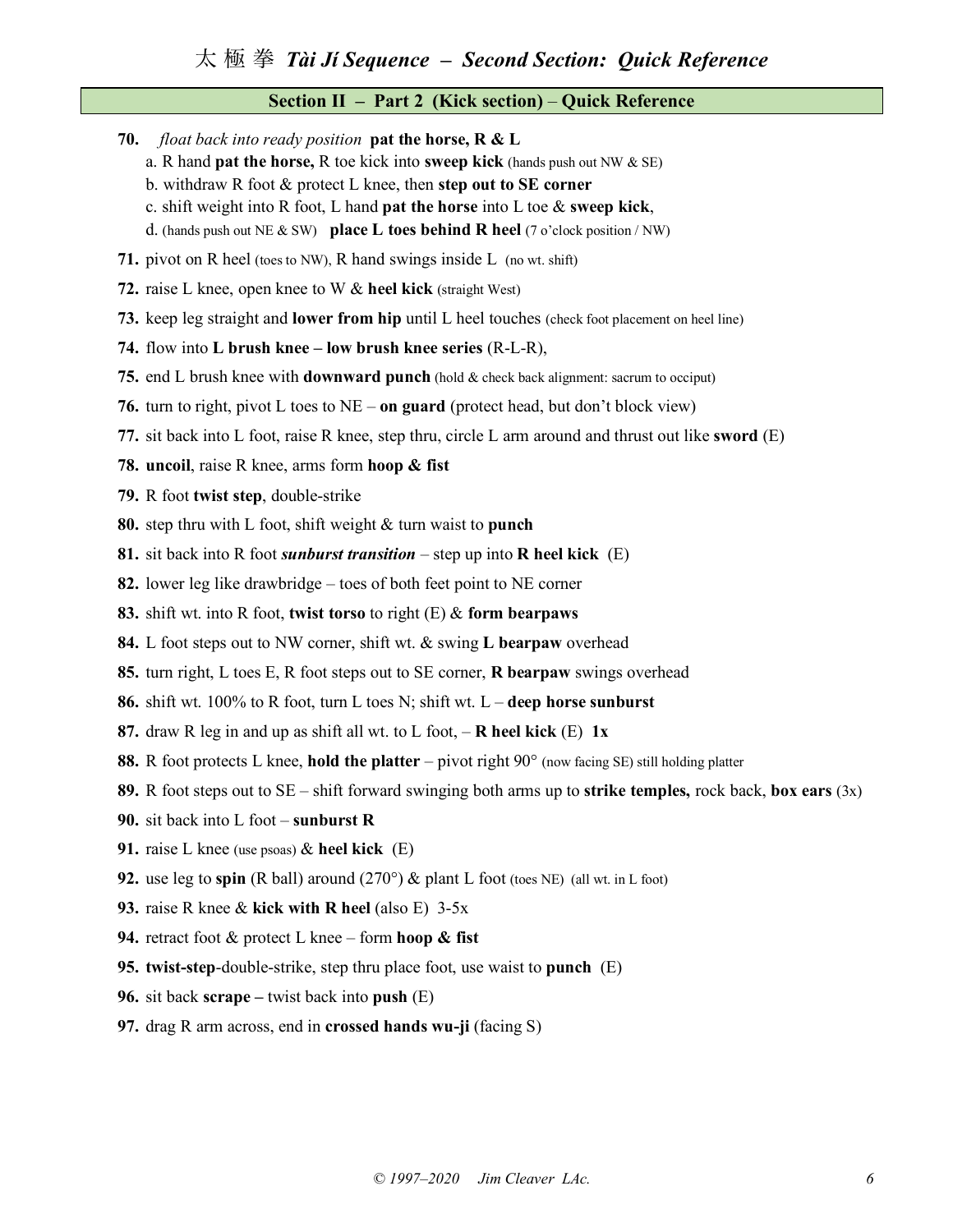## **Section III – Quick Reference**

*\*\* repeat of second section material*

| 98.  | tiger returns to mt., sit back push/pull, roll back, press; sit back, push                                |
|------|-----------------------------------------------------------------------------------------------------------|
| 99.  | single whip-1 (diagonal to SE corner)                                                                     |
| 100. | turn right, step out into <b>wild horse</b> flipping mane $(5x R-L-R-L-R)$ or any odd #)                  |
| 101. | L foot steps out – grasp sparrow's tail (hold/focus on Lao-Gong – 2 into 1)                               |
| 102. | gather on $L \&$ step out with R foot into ward off, roll back, press; sit back, push                     |
| 103. | sit back into single whip-2                                                                               |
| 104. | yu nü/jade lady-1 (slow $&$ hold corners) (4 corners: SW-SE-NE-NW)                                        |
| 105. | long sparrow 1 (hold/focus on Yong-Quan $-2$ into 1)                                                      |
| 106. | <b>jade lady-2</b> (faster, with more writhing/twisting)                                                  |
| 107. | <b>long sparrow 2</b> – 4 into 1 (Laogong & Yongquan, then add Qihai/LDT – qi in & out to fingers & toes) |
| 108. | gather, step out into ward off, press, push & single whip-3 (peng-lü ji--an $\rightarrow$ danbian)        |
| 109. | yun shou/cloud hands-2 (watch palms, pass qi hand to hand) back to single whip-4                          |
| 110. | snake creeps down-1, slither down $&$ slide up into                                                       |
| 111. | <b>golden rooster</b> standing on L leg, then on R leg (stand tall & hold knee high, point toes)          |
| 112. | L toe kick into full leg monkey's<br>$**1$                                                                |
| 113. | gaze sweeps N, arms float up parallel to earth $\&$ point E $\&$ W                                        |
| 114. | R foot sweeps (to 5 o'clock/SW), shift weight R & L, step to south,                                       |
| 115. | lift off into <b>diagonal flying form</b> (hold $\&$ relax low back, then 5 bounces)                      |
| 116. | adhere then slide back to clap tree, lift knee, bump door into white crane                                |
| 117. | twist left (backhand strike), turn right, brush L knee, extend                                            |
| 118. | float back high, over the waterfall into <b>needle at sea bottom(2)</b> (touch the earth / frog)          |
| 119. | stir the caldron, lift torso, step out $\&$ press to corner (arms like fan)                               |
| 120. | turning right rainbow hands (high overhead arc (summer solstice),                                         |
| 121. | shift back to L and watch R hand float in (no fist)                                                       |
| 122. | R foot steps out, L hand sword (R hand dagger), uncoil into hoop & fist                                   |
| 123. | fist into palm grind & twist step double strike, shift weight to L foot, turn waist and punch West        |
| 124. | sit back $&$ turn R watch hands transition (hands float to NW then down, then up as                       |
| 125. | R foot steps through into ward off (peng-)                                                                |
| 126. | (lü-ji-an) roll back-press; sit back-push; sit back into dan-bian/single whip-5                           |
| 127. | $***$ 1<br>transition into cloud hands-3 (tiger leaping: land $\&$ balance on L), back to single whip-6   |